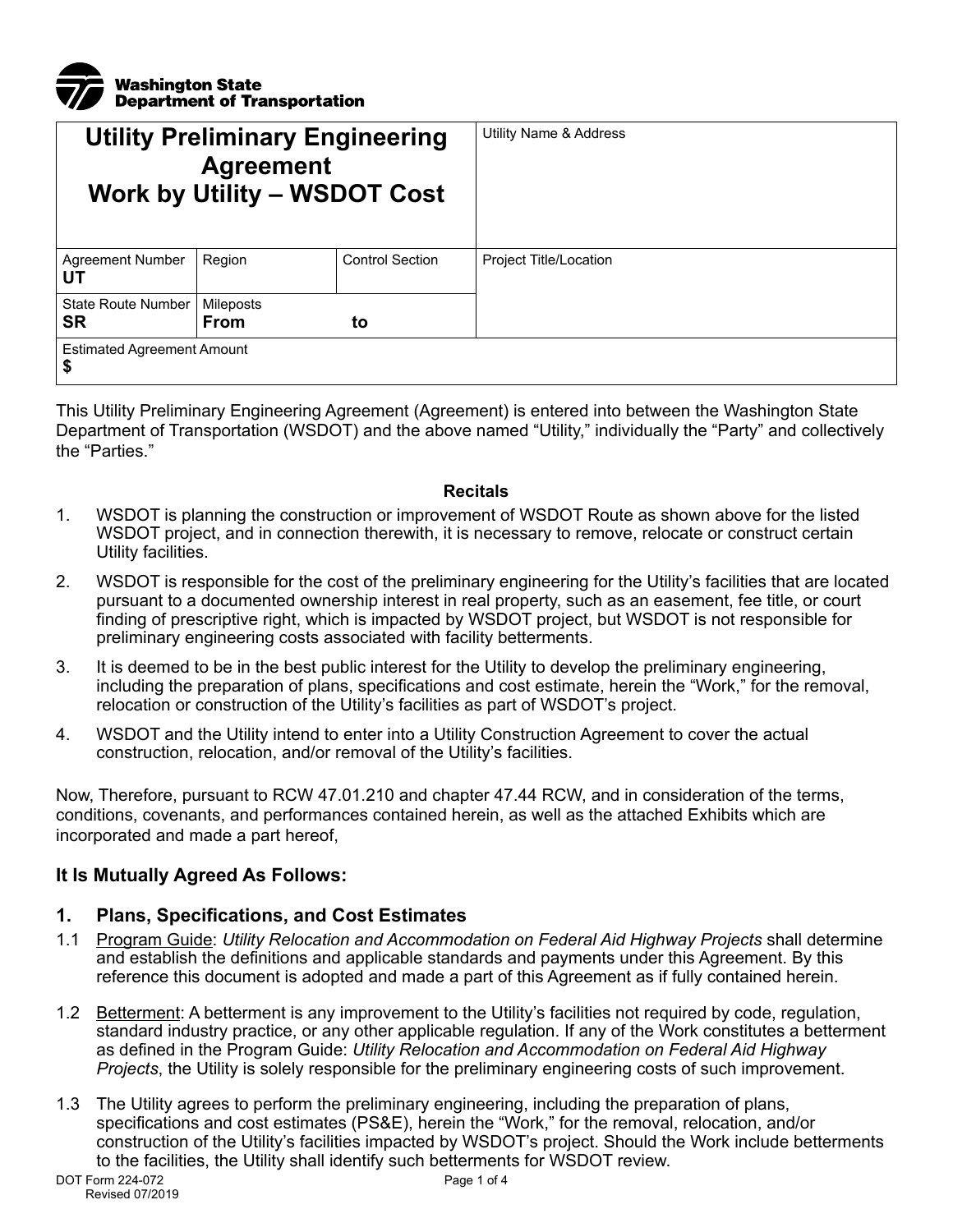- 1.4 The Utility agrees to provide WSDOT a copy of its PS&E, including the identification of betterments, if any. WSDOT will review for acceptance of the PS&E to ensure that it complies with WSDOT requirements and standards prior to incorporating it into WSDOT project plans. The Parties agree to comply with the document submission and review process as identified in Exhibit A, Special Provisions, including the Scope of Work.
- 1.5 If the Utility is not adequately staffed or equipped to perform all of the Work required herein, the Utility may have all or part of the Work performed by consultant(s) under a contract let by the Utility or have the Work performed under an ongoing contract with a Utility consultant. Utility consultant(s) shall be in good standing with WSDOT, and the Utility shall provide to WSDOT for WSDOT review a cost estimate for the Work to be performed by the Utility's consultant(s).

## **2. Payment**

- 2.1 WSDOT is responsible for the cost of the Work, excluding all betterment work, for the Utility's facilities that are located pursuant to a documented ownership interest in real property, such as an easement, fee title, or court finding of prescriptive right, which are impacted by WSDOT project, as shown in Exhibits A and B. Exhibit B, Cost Estimate, contains an itemized cost estimate of WSDOT-responsible costs for the Work to be performed by the Utility.
- 2.2 WSDOT, in consideration of the faithful performance of the Work to be done by the Utility, agrees to reimburse the Utility for the actual direct and related indirect cost of the Work, excluding all betterment work, for which WSDOT is responsible as defined in Exhibits A and B. The Utility agrees to invoice WSDOT and provide supporting documentation for all charges, and WSDOT agrees to pay the Utility within thirty (30) days of receipt of an invoice. Payments shall not be more frequent than one per month. A partial payment will not constitute agreement as to the appropriateness of any item and that, at the time of final invoice, the Parties will resolve any discrepancies.
- 2.3 The Utility shall submit a final billing to WSDOT within 90 calendar days following completion of the Work.

## **3. Change in Work or Cost Increase**

- 3.1 WSDOT agrees that the amount shown in Exhibit B may not reflect the actual costs of the Work. Should the Utility determine that the Work costs for which WSDOT is responsible might exceed the cost estimate, the Utility shall immediately notify WSDOT before performing any Work in excess of the Exhibit B estimate. WSDOT and the Utility will, if necessary, amend Exhibit B to revise the cost estimate before the Utility incurs costs above the amount shown in Exhibit B.
- 3.2 Should it be necessary to modify the Scope of Work, the Utility agrees to immediately notify WSDOT of all proposed changes, and WSDOT agrees to provide written notice of its acceptance or rejection of the change(s), in writing, within ( ) working days.

## **4. Right of Entry**

- 4.1 WSDOT hereby grants to the Utility a right of entry onto all lands in which it has an interest for the Work as defined in Exhibits A and C. Upon completion and acceptance of the Work, this right of entry shall terminate except as otherwise provided in Section 5.4.
- 4.2 The Utility agrees to obtain rights of entry, if needed, upon all privately owned lands necessary to perform the Work. The Utility also agrees to obtain all necessary permissions for WSDOT to enter upon such lands, if required, for the duration of this Agreement. The Utility agrees to provide the rights of entry and applicable permissions to WSDOT within applicable permissions to WSDOT within \_\_\_\_\_\_\_\_\_\_\_\_\_\_\_\_\_\_\_\_\_\_(\_\_\_\_) calendar days of entering into this Agreement. Upon completion of the Work on such lands, the rights of entry and permissions shall terminate, except as otherwise provided in Section 5.4.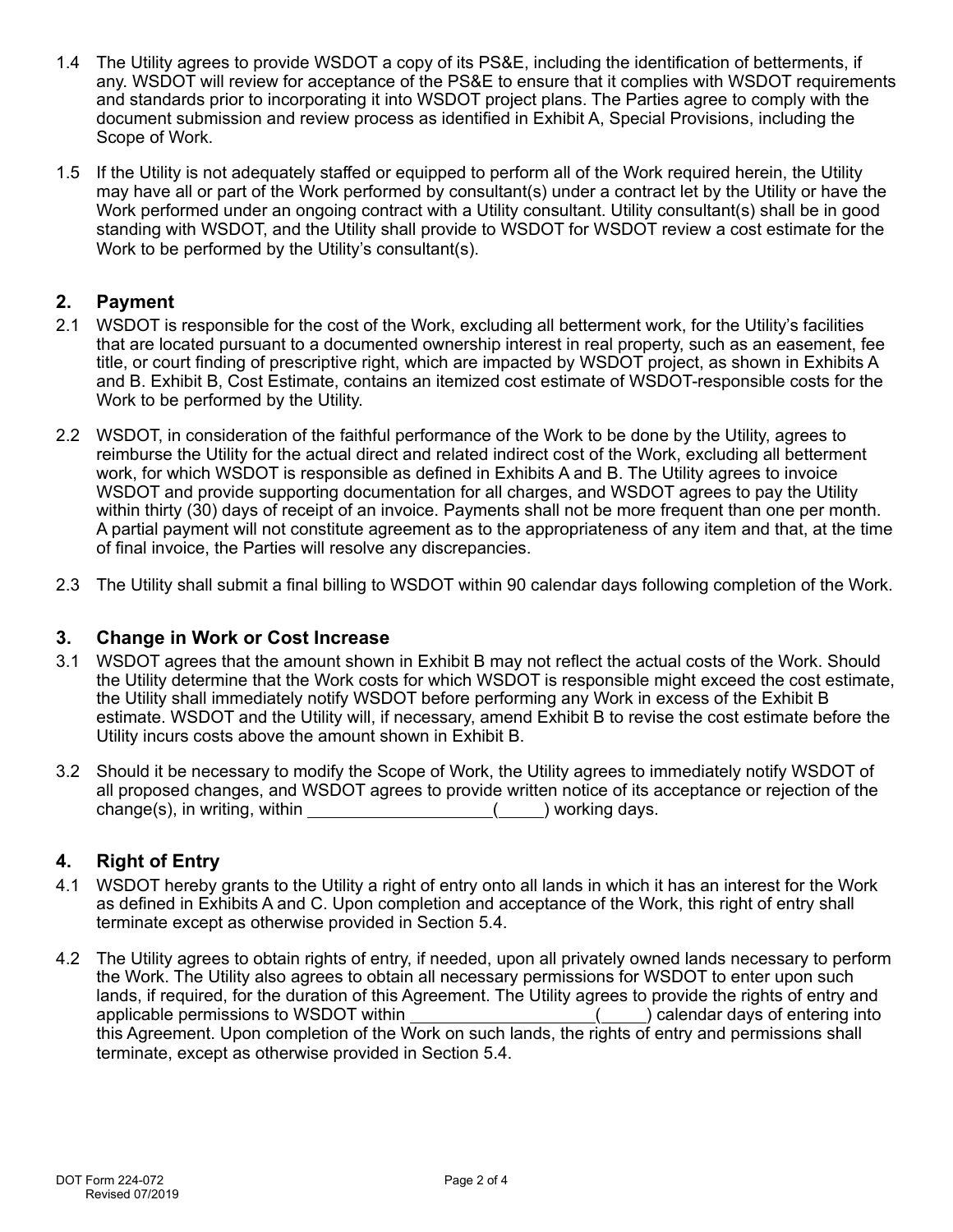# **5. General Provisions**

- 5.1 Indemnification: The Utility shall indemnify and hold harmless WSDOT and its agents, employees, and/or officers from and shall process and defend at its own expense any and all claims, demands, suits at law or equity, actions, penalties, losses, damages (both to persons and/or property), or costs, of whatsoever kind or nature, brought against WSDOT and its agents, employees and/or officers, arising out of, in connection with, or incident to the Work performed by the Utility pursuant to the terms of this Agreement. Provided, however, that if such claims are caused by or result from the concurrent negligence of (a) the Utility and (b) WSDOT, its agents, employees, and/or officers, or involves those actions covered by RCW 4.24.115, this indemnity provision shall be valid and enforceable only to the extent of the intentional or negligent acts or omissions of the Utility, and Provided further, that nothing herein shall require the Utility to hold harmless or defend WSDOT, its agents, employees, and/or officers from any claims arising from the sole negligence of WSDOT, its agents, employees, and/or officers. This indemnification shall survive any termination of this Agreement.
- 5.2 Disputes: If a dispute occurs between the Utility and WSDOT at any time during the performance of the Work pursuant to this Agreement, the Parties agree to negotiate at the management level to resolve any issues. Should such negotiations fail to produce a satisfactory resolution; the Parties agree to enter into arbitration and/or mediation before proceeding to any other legal remedy. Each Party shall be responsible for its own fees and costs. The Parties agree to equally share in the cost of a mediator or arbiter.
- 5.3 Venue: In the event that either Party deems it necessary to institute legal action or proceedings to enforce any right or obligation under this Agreement, the Parties agree that any such action or proceedings shall<br>be brought in the superior court situated in be brought in the superior court situated in another county is required under any provision of the Revised Code of Washington. Further, the Parties agree that each shall be responsible for its own attorneys' fees and costs.
- 5.4 Termination: Neither WSDOT nor the Utility may terminate this Agreement without the concurrence of the other Party. Termination shall be in writing and signed by both Parties
- 5.5 Amendments. This Agreement may be amended by the mutual agreement of the Parties. Such amendments or modifications shall not be binding unless put in writing and signed by persons authorized to bind each of the Parties.
- 5.6 Independent Contractor: Both Parties shall be deemed independent contractors for all purposes, and the employees of each Party and any of its contractors, subcontractors, consultants, and the employees thereof, shall not in any manner be deemed to be the employees of the other Party.
- 5.7 Audit and Records: During the progress of the Work and for a period of not less than six (6) years from the date of final payment, the Utility shall maintain the records and accounts pertaining to the Work and shall make them available during normal business hours and as often as necessary, for inspection and audit by the State of Washington, and/or Federal Government and copies of all records, accounts, documents or other data pertaining to the Work will be furnished upon request. The requesting Party shall pay the cost of copies produced. If any litigation, claim or audit is commenced, the records and accounts along with supporting documentation shall be retained until any litigation, claim or audit finding has been resolved even though such litigation, claim or audit continues past the six-year retention period.
- 5.8 Working Days: Working days for this Agreement are defined as Monday through Friday, excluding Washington State holidays per RCW 1.16.050.